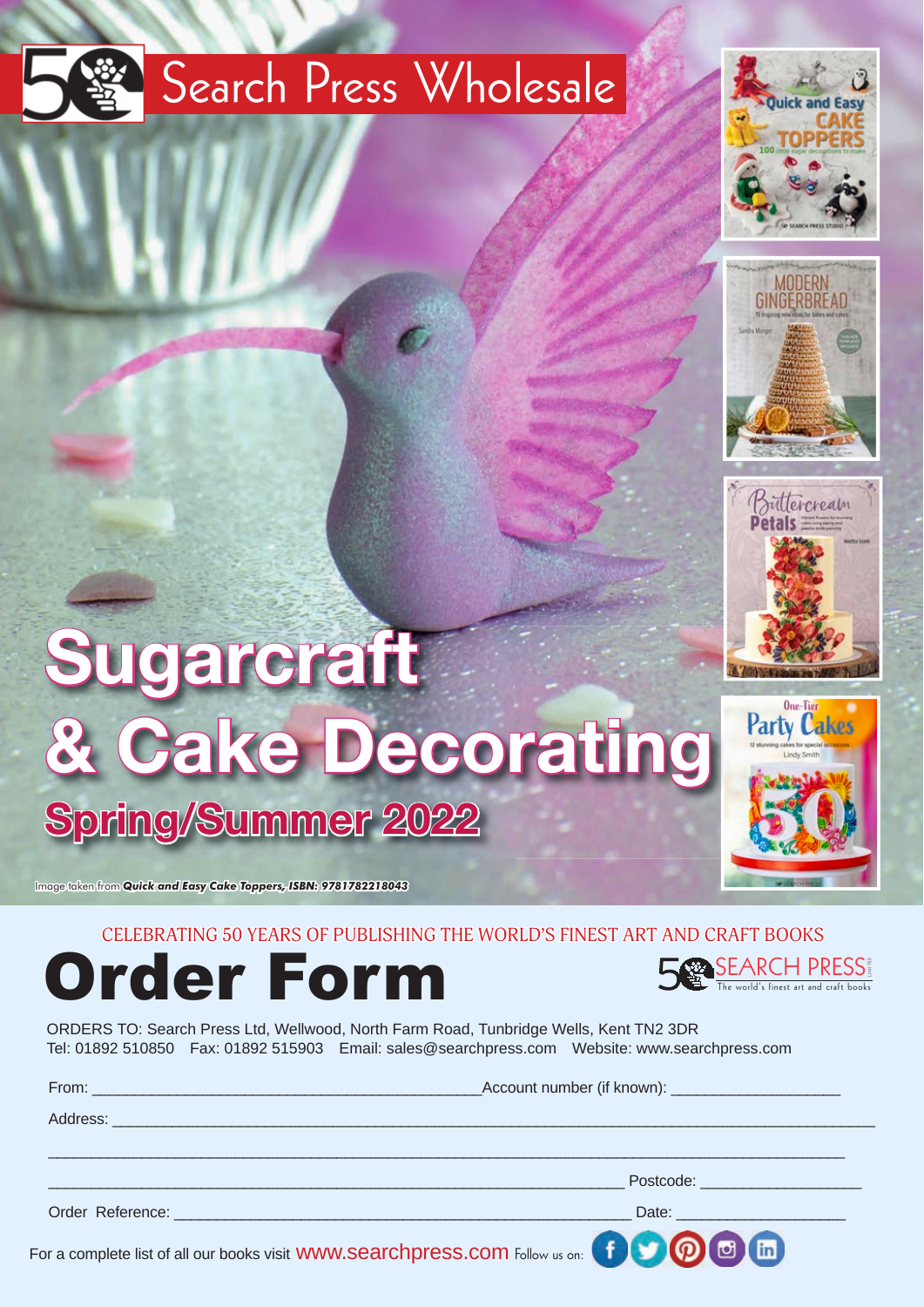

### **Please Use this Order Form**

This order form has been designed as a working document. Please feel free to write on it and post it to us, or hand it to your rep. You can also download a copy from www.searchpress.com/trade under Info to Download and Catalogues.

### **How to place an Order**

Here at Search Press we are delighted to receive orders in any shape or form, anything from an organised spreadsheet to a note scribbled on the back of an envelope is acceptable provided that the title and quantity is clear… BUT, if you would like some guidelines, our preferred methods are listed below:

#### **Use the Website: www.searchpress.com/trade** →

This is by far the quickest and most accurate way to place an order. If you have not used our website before, you will just need your account number and your email address to activate your account. We will keep a track of your "favourites", so each order you place will get quicker and easier, and you will also be kept up-to-date with our latest titles and see our current bestsellers.

### **Email the order to kirstens@searchpress.com** →

You may already have a bespoke ordering system. If this is the case, just email the order in any form you find suitable to kirstens@searchpress.com

### **Write on this Order Form** →

Post it to: Search Press Ltd, Wellwood, North Farm Road, Tunbridge Wells, Kent TN2 3DR. Don't worry, we will send you a new order form with your order.

### **Telephone your order to 01892 510850** →

 **Fax your order to 01892 515903** →

We find carrier pigeons a little unreliable, and the dogs are not particularly keen on them, but they are still welcome…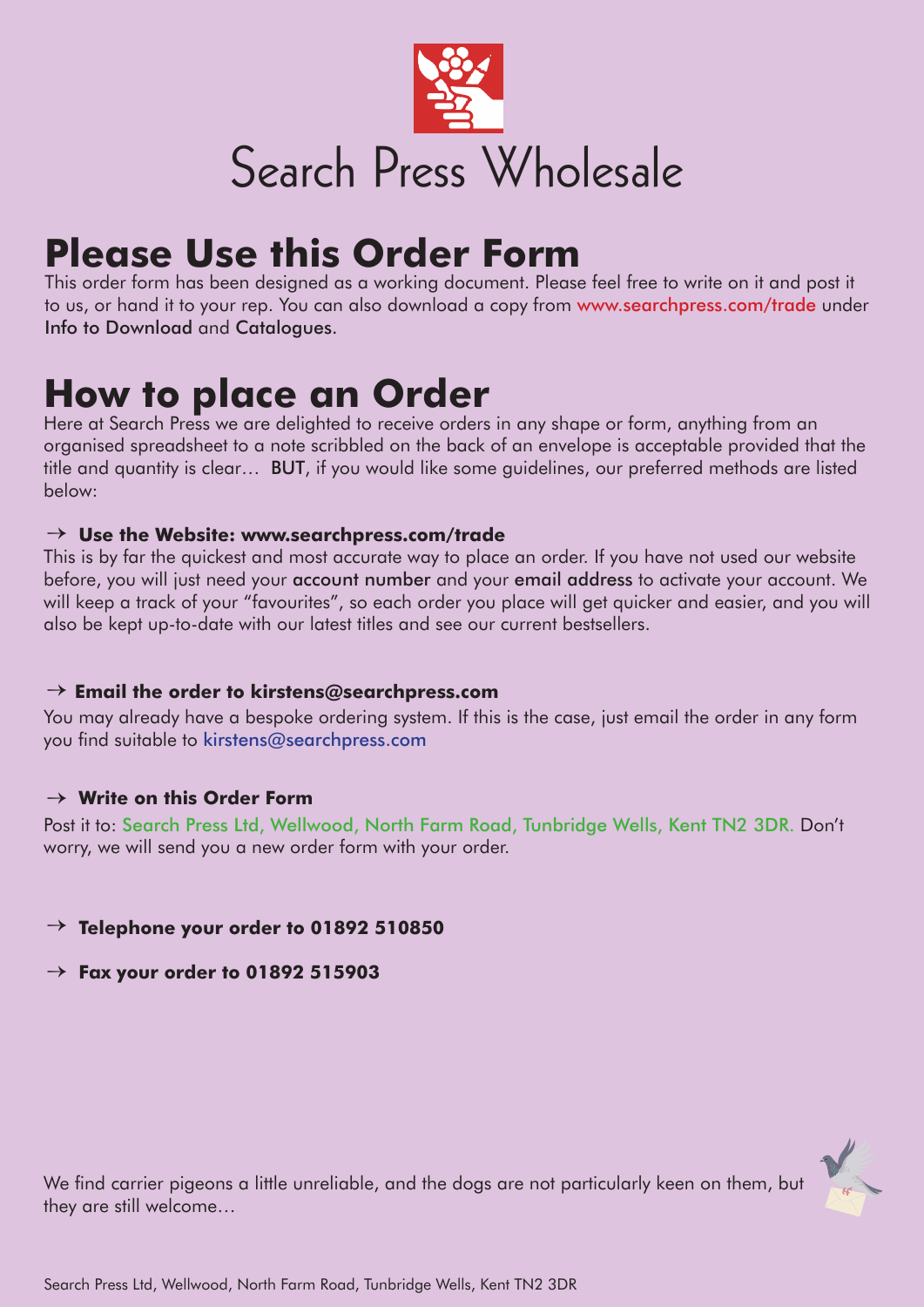



**CAKE DECORATING** 



**20 to Sugarcraft: Sugar Animals** 9781844484782 PB • 48 pages 155mm x 215mm • £4.99 Search Press

**Amy's Baking Year** 9781782199977 HB • 232 pages 203mm x 255mm • £14.99 Metro Books



**Baking with Kim-Joy** 9781787134584 HB • 176 pages 187mm x 248mm • £18.00 Quadrille Publishing

Fantasy

**KES** 



**Botanical Baking** 20111081 Dani HB • 144 pages 191mm x 250mm • £16.99 David & Charles





**Let it Snow** 9781784882556 HB • 64 pages 160mm x 185mm • £7.99 Quadrille Publishing





9781782218241

Buttercream

Petals =

Search Press

**Magical Animal Cakes** 9781788791915 HB • 144 pages 190mm x 235mm • £12.99 Cico Books





**Cake Decorating for Beginners** 9781782217541 PB • 160 pages 204mm x 260mm • £12.99 Search Press

**Modern Cake Decorator: Airbrushing on Cakes** 9781782211228 PB • 96 pages 204mm x 260mm • £10.99 Search Press



**Compendium of Cake Decorating Techniques** 9781844489367 PB • 160 pages 190mm x 246mm • £12.99 Search Press

**Modern Cake Decorator: Using Cutters on Cakes** 9781782210337 PB • 80 pages 204mm x 260mm • £8.99 Search Press



**Decorating Christmas Cakes** 9781844488834 PB • 144 pages 216mm x 280mm • £12.99 Search Press

Christmas Cakes

**Modern Gingerbread** 9781782216735 PB • 128 pages 216mm x 280mm • £12.99 Search Press



**Modern Sugar Flowers** 9781446306468 HB • 160 pages 210mm x 276mm • £19.99 David & Charles

Qty \_\_\_\_\_\_ Qty \_\_\_\_\_\_\_ Qty \_\_\_\_\_\_ Qty \_\_\_\_\_\_\_ Qty \_\_\_\_\_\_



**Modern Sugar Flowers** 9781446309339 PB • 160 pages 210mm x 276mm • £16.99 March 2022 David & Charles



**Sugar Flowers Volume 2** 9781446307298 HB • 144 pages 210mm x 273mm • £19.99 David & Charles



**One-Tier Party Cakes** 9781782217497 PB • 144 pages 216mm x 280mm • £15.99 Search Press



**Quick and Easy Cake Toppers** 9781782218043 PB • 240 pages 190mm x 235mm • £9.99 Search Press



PB • 144 pages 208mm x 274mm • £14.99 David & Charles

Qty \_\_\_\_\_\_\_ Qty \_\_\_\_\_\_\_ Qty \_\_\_\_\_\_\_ Qty \_\_\_\_\_\_\_ Qty \_\_\_\_\_\_\_ Qty



**The Busy Girl's Guide to Cake Decorating** 9781446301647 PB • 128 pages 215mm x 220mm • £14.99 David & Charles



**The Contemporary Cake Decorating Bible** 9780715338377 PB • 160 pages 210mm x 276mm • £17.99 David & Charles



9781446307113 HB • 144 pages 210mm x 273mm • £19.99 David & Charles







**Sweet and Simple Party Cakes** 9780715326879